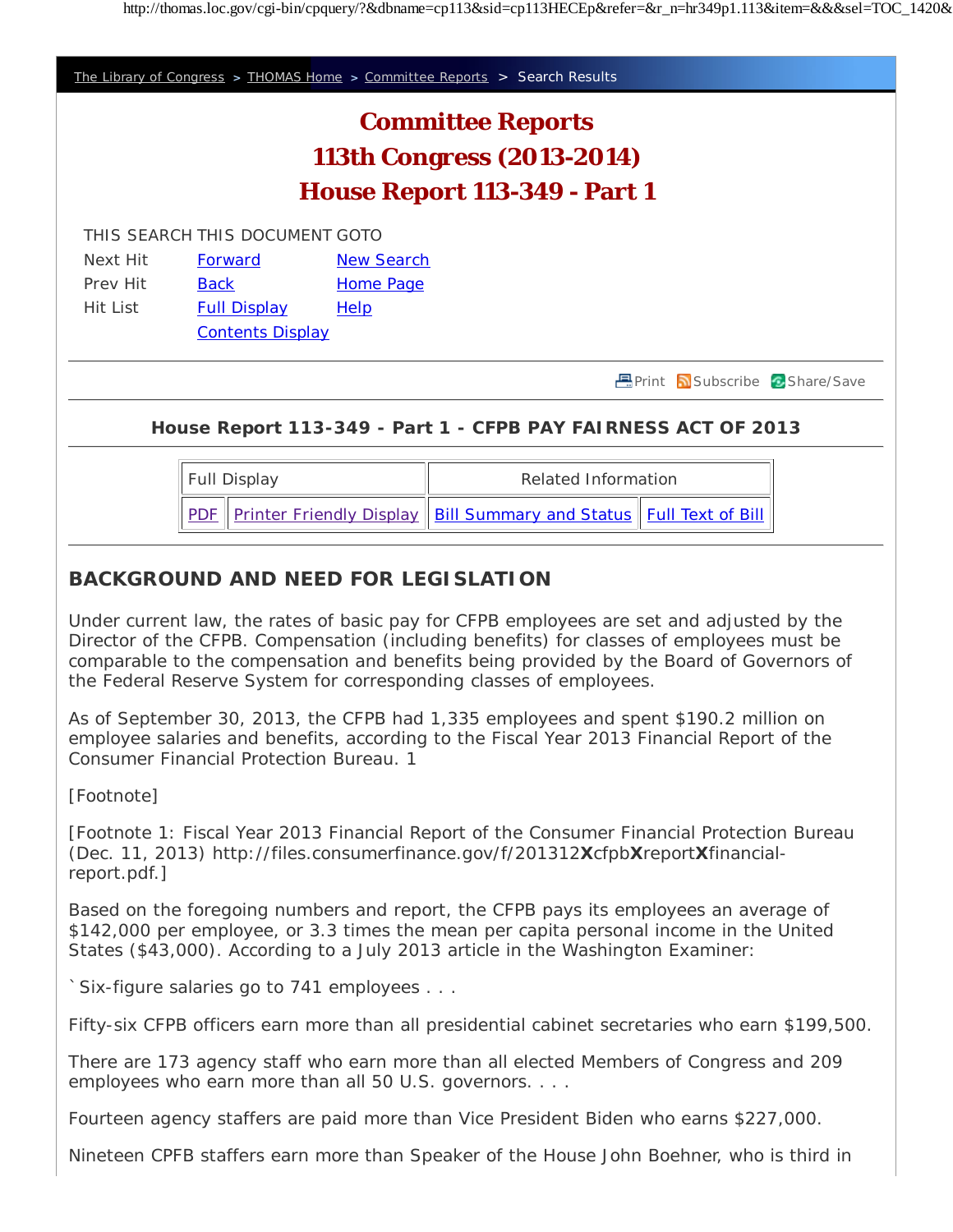line for succession to the presidency and is paid \$223,500.

Thirty-seven CFPB employees get more than eight Supreme Court justices, who are paid \$213,500. Nineteen CFPB staffers make more than Chief Justice John Roberts who gets \$223,500.

Top White House salaries are capped at \$172,200, but 181 employees are paid more than the president's chief of staff, senior counsel and press secretary.' 2

## [Footnote]

[*Footnote 2:* Richard Pollock, `Fat paychecks for CFPB officials, hundreds paid more than Fed Chairman, congressmen, Supreme Court justices,' Washington Examiner (July 18, 2013), available at http://washingtonexaminer.com/fat-paychecks-for-cfpb-officials-hundredspaid-more-than-fed-chairman-congressmen-supreme-court-justices/article/2533189.]

H.R. 2385 curbs these excessive salaries by requiring CFPB to follow the salary schedule used by most agencies in the Federal government.

## **HEARINGS**

The Committee on Financial Services' Subcommittee on Financial Institutions and Consumer Credit held a hearing on H.R. 2385 on October 29, 2013. The Subcommittee on Oversight and Investigations held a hearing on the CFPB's budget generally on June 18, 2013.

## **COMMITTEE CONSIDERATION**

The Committee on Financial Services met in open session on November 20, 2013, and ordered H.R. 2385 to be reported favorably to the House without amendment by a recorded vote of 31 yeas to 23 nays (recorded vote no. FC-41), a quorum being present.

## **COMMITTEE VOTES**

Clause 3(b) of rule XIII of the Rules of the House of Representatives requires the Committee to list the record votes on the motion to report legislation and amendments thereto.

1. A motion by Chairman Hensarling to report the bill (H.R. 2385) without amendment to the House with a favorable recommendation was agreed to by a record vote of 31 yeas to 23 nays (recorded vote no. FC-41).

| RECORD VOTE NO. FC-41                                         |   |                   |   |  |  |
|---------------------------------------------------------------|---|-------------------|---|--|--|
| Representative The Nay Present Representative Yea Nay Present |   |                   |   |  |  |
| Mr. Hensarling                                                | X | Ms. Waters        | X |  |  |
| Mr. Bachus                                                    | X | Mrs. Maloney (NY) | X |  |  |
| Mr. King (NY)                                                 | X | Ms. Velazquez     | X |  |  |
| Mr. Royce                                                     | X | Mr. Watt          | X |  |  |
| Mr. Lucas                                                     | X | Mr. Sherman       | X |  |  |
| Mr. Gary G. Miller (CA) X                                     |   | Mr. Meeks         | X |  |  |
| Mrs. Capito                                                   | X | Mr. Capuano       | X |  |  |